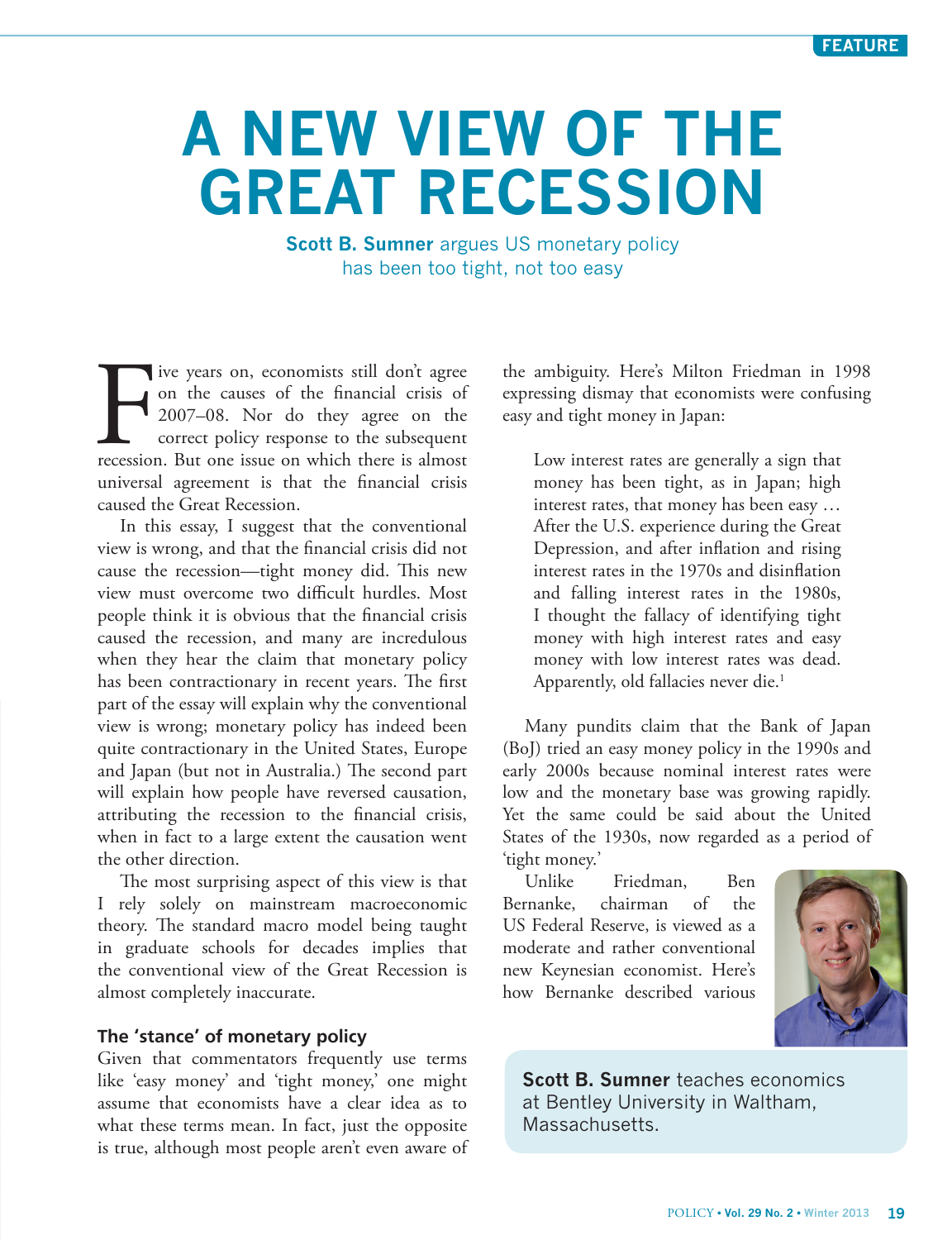techniques for measuring the stance of monetary policy in 2003:

The imperfect reliability of money growth as an indicator of monetary policy is unfortunate, because we don't really have anything satisfactory to replace it. As emphasized by Friedman (in his eleventh proposition) and by Allan Meltzer, nominal interest rates are not good indicators of the stance of policy, as a high nominal interest rate can indicate either monetary tightness or ease, depending on the state of inflation expectations. Indeed, confusing low nominal interest rates with monetary ease was the source of major problems in the 1930s, and it has perhaps been a problem in Japan in recent years as well. The real short-term interest rate, another candidate measure of policy stance, is also imperfect, because it mixes monetary and real influences, such as the rate of productivity growth  $\ldots^2$ 

Ultimately, it appears, one can check to see if an economy has a stable monetary background only by looking at macroeconomic indicators such as nominal GDP growth and inflation.

If we use Bernanke's inflation criterion, then US monetary policy since mid-2008 has been the tightest in 50 years. If we use nominal gross domestic product (NGDP) growth, then it is the tightest since the early 1930s.

If we use Bernanke's inflation criterion, then US monetary policy since mid-2008 has been the tightest in 50 years. If we use nominal gross domestic product (NGDP) growth, then it is the tightest since the early 1930s. Indeed, even the average of the two indicators shows policy has been tighter than at any time since Herbert Hoover was president. This is extraordinary. Even more extraordinary is how economists almost universally overlooked the ultra-tight money.

Of course, some might argue the Fed did all it could, but [Bernanke](http://people.su.se/~leosven/und/522/Readings/Bernanke.pdf) was contemptuous of that argument when the BOJ conducted similar low interest rate/quantitative easing (QE) policies in the late 1990s and early 2000s.<sup>3</sup> In 1999, he argued that the BOJ could have and should have done much more.

Any lingering doubts about monetary policy in 2008 are erased by the three key concepts in the number one monetary economics textbook, by Frederic Mishkin, a former member of the Fed's Board of Governors:

- 1. It is always dangerous to associate the easing or the tightening of monetary policy with a fall or a rise in short-term nominal interest rates.
- 2. Other asset prices besides those on shortterm debt instruments contain important information about the stance of monetary policy because they are important elements in various monetary policy transmission mechanisms.
- 3. Monetary policy can be highly effective in reviving a weak economy even if short-term rates are already near zero.<sup>4</sup>

For years, American professors had been teaching these ideas to thousands of economics students. And yet, in late 2008, there was an almost complete failure to recognise the nature of monetary policy, as if mass amnesia had set in. Consider the 'other asset prices' Mishkin suggested could help identify the stance of monetary policy:

- 1. The spread between the yields on conventional and inflation-indexed bonds (Treasury Inflation Protected Securities or TIPS spreads) plunged in late 2008, indicating falling inflation expectations.
- 2. The stock market crashed, and commodity price indices fell by more than 50%.
- 3. The dollar soared by 15% in trade-weighted terms between July and December 2008, a highly unusual pattern for a country in the midst of a severe financial crisis.
- 4. The prices of residential real estate, which had been falling in the so-called 'subprime states,' began falling all across the country. This made the financial crisis much worse.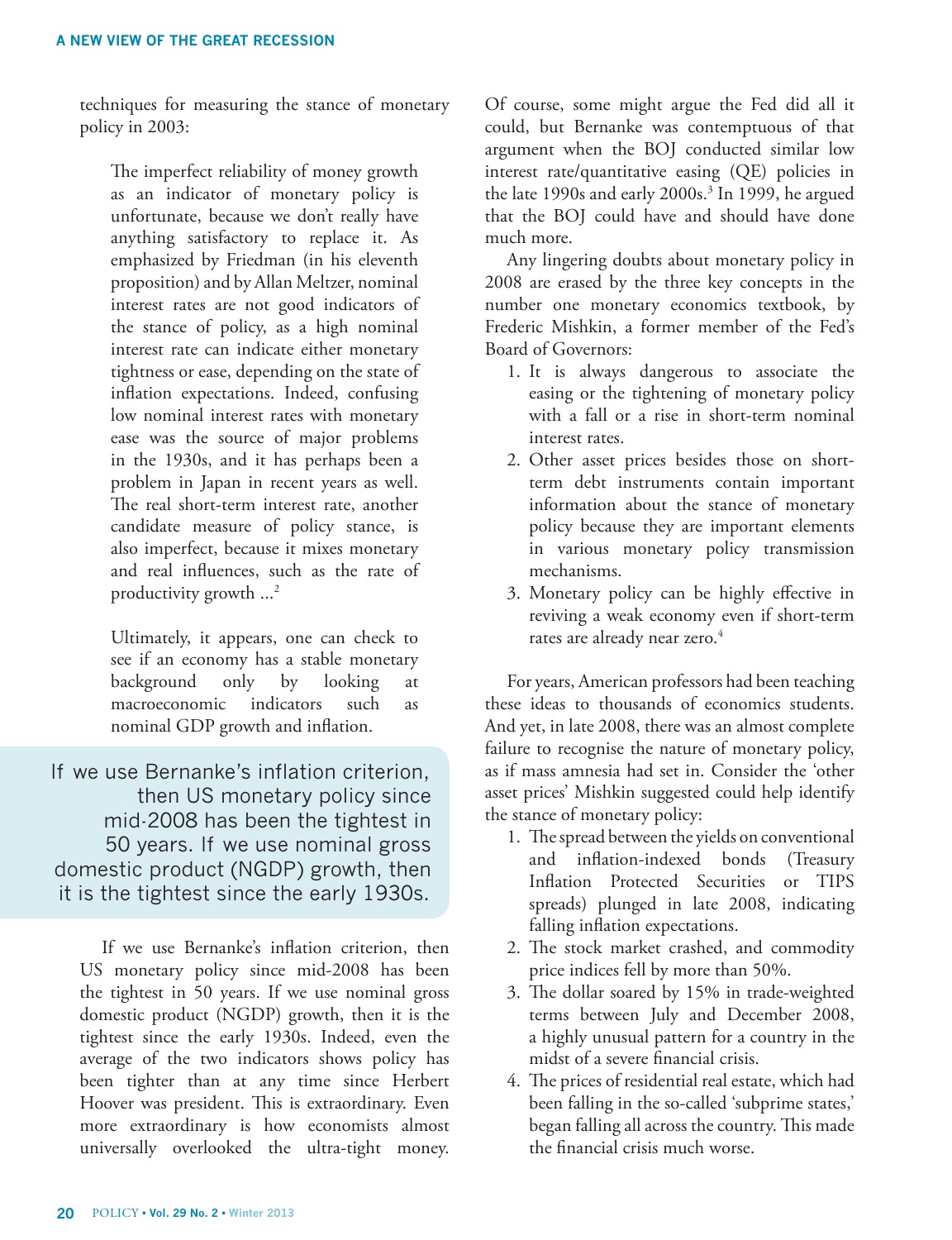- 5. The prices of commercial real estate, which had held up well during the initial subprime mortgage crisis, began falling. This made the financial crisis much worse.
- 6. Real interest rates on five-year Treasury bonds rose from 0.57% in July to 4.2% in late November, an extraordinarily sharp increase.

All six asset markets pointed to tight money.

Many economists wave away my objections to the unreliability of interest rates as an indicator of the stance of monetary policy, arguing: 'Yes, nominal rates are unreliable, but surely real interest rates are useful.' Actually they are not, as Bernanke indicated. Few economists noticed that real interest rates soared in late 2008, suggesting that they focus on nominal rates and only pay lip service to the advantages of real interest rates.

Monetary policy became highly contractionary in late 2008, at least in the stance of monetary policy based on the criteria identified by our leading monetary theorists, policymakers and textbooks. Let us examine the impact of this tight money.

### **The great nominal GDP crash of 2008–09**

In the United States, the monetary base tends to grow about 5% to 6% per year. From February 2007 to April 2008, the growth rate of the monetary base came to a virtual halt, growing by only 1%. Base velocity rose slightly, but not enough to prevent a slowdown in nominal GDP growth in early 2008. Although the recession officially began in December 2007, its most severe phase began in July 2008, when monthly estimates of nominal GDP (from Macroeconomics Advisers) began plunging. By December 2008, the big crash in NGDP was almost over, although the quarterly data show a continued decline in early 2009. This 'nominal shock' is perhaps the most misunderstood aspect of the financial crisis and the subsequent recession.

Before analysing this period in detail, let us consider the impact of a hypothetical sharp decline in nominal GDP growth during 'normal times.' Suppose 100 economists had been asked in 2006 what would happen if the Fed suddenly adopted a highly contractionary monetary policy and NGDP began falling in late 2008 at the sharpest rate since the 1930s. Almost all would predict a severe recession. In the short run, real and nominal GDP are highly correlated because of sticky wages and prices. Some might also predict a financial crisis, as most debts are denominated in nominal terms. When nominal income falls sharply below levels expected at the time contracts were signed, then individuals, business and even governments may have difficulty repaying their nominal debts. And by mid-2008, NGDP in the United States had already fallen by 4%, which was 9% below the positive 5% trend line. This was the biggest nominal shock since 1938.

Few economists noticed that real interest rates soared in late 2008, suggesting that they focus on nominal rates and only pay lip service to the advantages of real interest rates.

Now let's change the question slightly. Go back to 2006 and ask the same 100 economists the following hypothetical:

Imagine the housing bubble burst and how many subprime mortgages began defaulting in 2007 and 2008. Assume this puts stress on the US banking system, but Fed officials estimate that the banking losses will be manageable. Now assume that on top of the existing subprime problem, the Fed imposes the biggest nominal shock since the 1930s, and pushes NGDP 9% below trend. How would this shock affect the severity of the financial crisis?

The almost unanimous response of economists would be: 'The crisis would get much worse.' Of course, there's no need to stop there. One could also ask the following:

What would happen if tight money in the Eurozone pushed NGDP growth 20% below trend, a much sharper nominal shock than in the United States? And suppose some European countries had existing sovereign debt problems?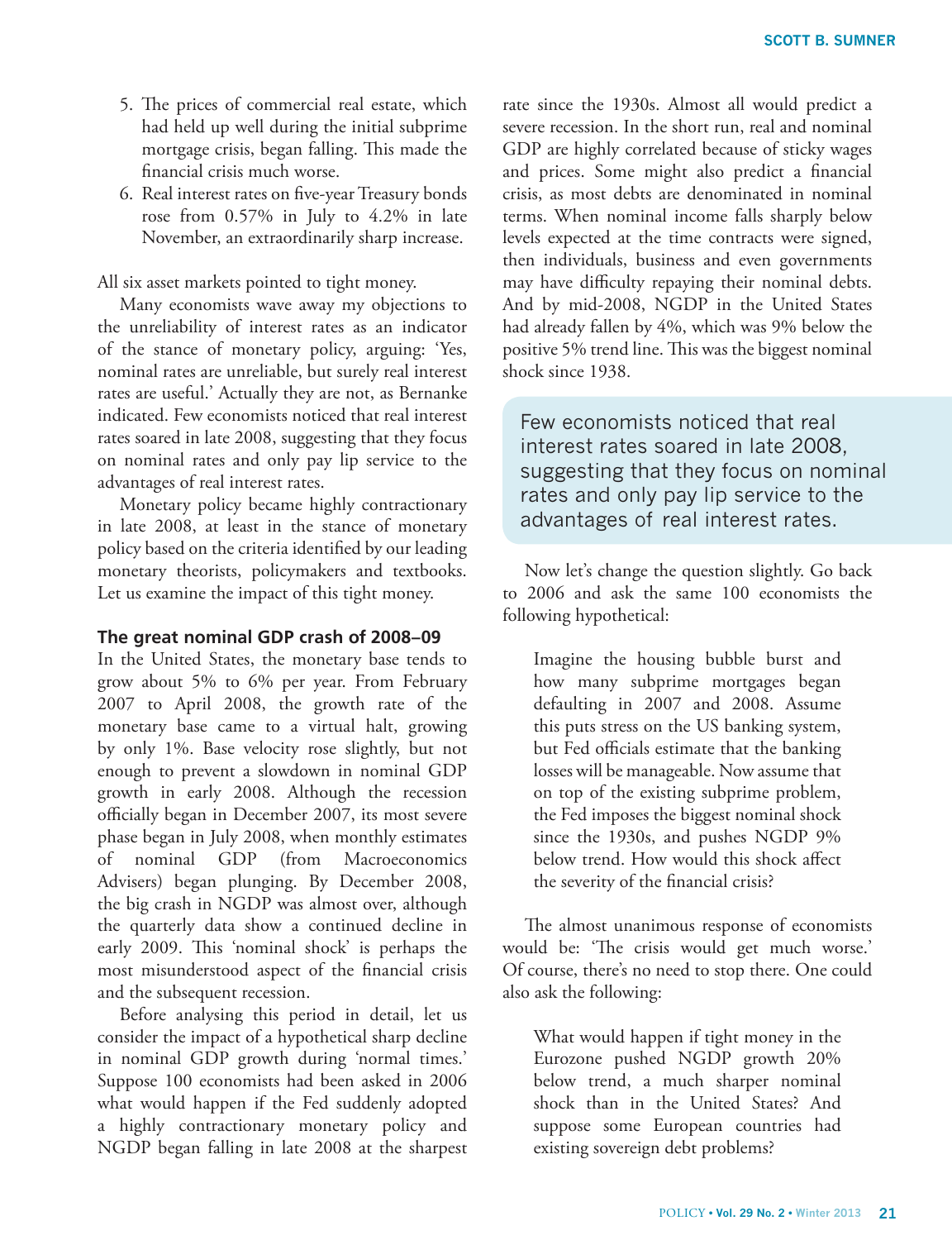It's easy to see that the countries with existing debt problems (Greece) might be pushed to default, whereas those with lower levels of debt but a severe recession (Spain) might see the risk premium on their debt soar much higher. All these effects are entirely predictable, given the severity of the nominal shock hitting the Eurozone. If wages are especially sticky (and they are in most Eurozone countries, Germany being a notable exception), one might also expect very high unemployment.

In contrast, consider a country that was able to avoid a severe nominal shock. In Australia, NGDP growth averaged 6.5% from 1996:2 to 2006:2, and then 6.5% from 2006:2 to 2012:2. That's not to say Australia was not affected by the global slump; the commodity cycle of 2007–09 led to some short-term instability in Australian output. However, the longer-term trend of stable NGDP growth prevents Australia from sliding into a deep and prolonged slump.

In contrast, US NGDP growth slowed from 5.5% between 1996:2 and 2006:2 to 2.6% between 2006:2 and 2012:2. In the Eurozone, NGDP growth has averaged only about 0.5% over the past five years! In the late 1990s, [Friedman](http://www.hoover.org/publications/hoover-digest/article/6549) pointed out that a tight money policy in Japan had caused NGDP growth to slip from 5% during the 'golden age' of 1982–87 to 1.2% during the 'troubled times' of 1992–97.5 Were Friedman alive today, he would almost certainly have criticised the Fed's willingness to allow an eerily similar slump in US NGDP growth in the three years after mid-2008.<sup>6</sup>

# Longer-term trend of stable NGDP growth prevents Australia from sliding into a deep and prolonged slump.

#### **How did monetary policy fail?**

Even if people are convinced that the fall in nominal GDP played an important role in the recession, and in worsening the financial crisis, many are reluctant to blame the major central banks. At worst (they argue) the Fed was guilty of errors of omission. And why single out monetary policy? Wasn't fiscal austerity also to blame? And can monetary policy actually boost nominal GDP when interest rates have fallen to zero, especially in the middle of a severe financial crisis?

It turns out there are good answers to all these objections. It was not just errors of omission. During recent decades there was a growing agreement that monetary policy, not fiscal policy, should determine the path of nominal aggregates such as inflation and NGDP. Monetary policymakers were never 'out of ammunition,' nor did they claim to be out of ammunition. And monetary stimulus can be highly effective, even when the banking system is dysfunctional.

The Fed made five serious errors in late 2008. It targeted the wrong variable (inflation, not NGDP), engaged in growth rate targeting rather than level targeting, and adopted a backward looking monetary regime rather than targeting the forecast, as Lars Svensson of the Swedish Riksbank had recommended.7 The Fed instituted a highly contractionary policy of 'interest on reserves' in October 2008, and finally, it was too passive once nominal rates hit zero.

Many people assume the Fed merely made errors of omission, as the most costly mistakes occurred in late 2008, when it failed to adequately accommodate a large increase in the demand for money during the financial crisis, and the subsequent zero interest rate period. However, the Fed actually adopted a tight money policy in 2007, when it sharply slowed the growth in the monetary base. And many forget that the United States was not zero bound during the great NGDP collapse of June to December 2008; indeed, interest rates fell to near-zero levels only in mid-December.

Consider the Fed meeting of 16 September 2008 two days after Lehman Brothers failed. The Federal Open Market Committee (FOMC) voted to hold rates at 2%, citing an equal risk of recession and inflation. The risk of recession is obvious; we had already been in recession for nine months. But why the perceived risk of high inflation? By the day of the meeting, five-year TIPS spreads had fallen to only 1.23%, far below the Fed's 2% target. In fact, the real risk was excessively low inflation, not high inflation. The Fed should have cut rates dramatically.

Why was the Fed decision-making so misguided? It adopted a 'backward-looking' policy, focusing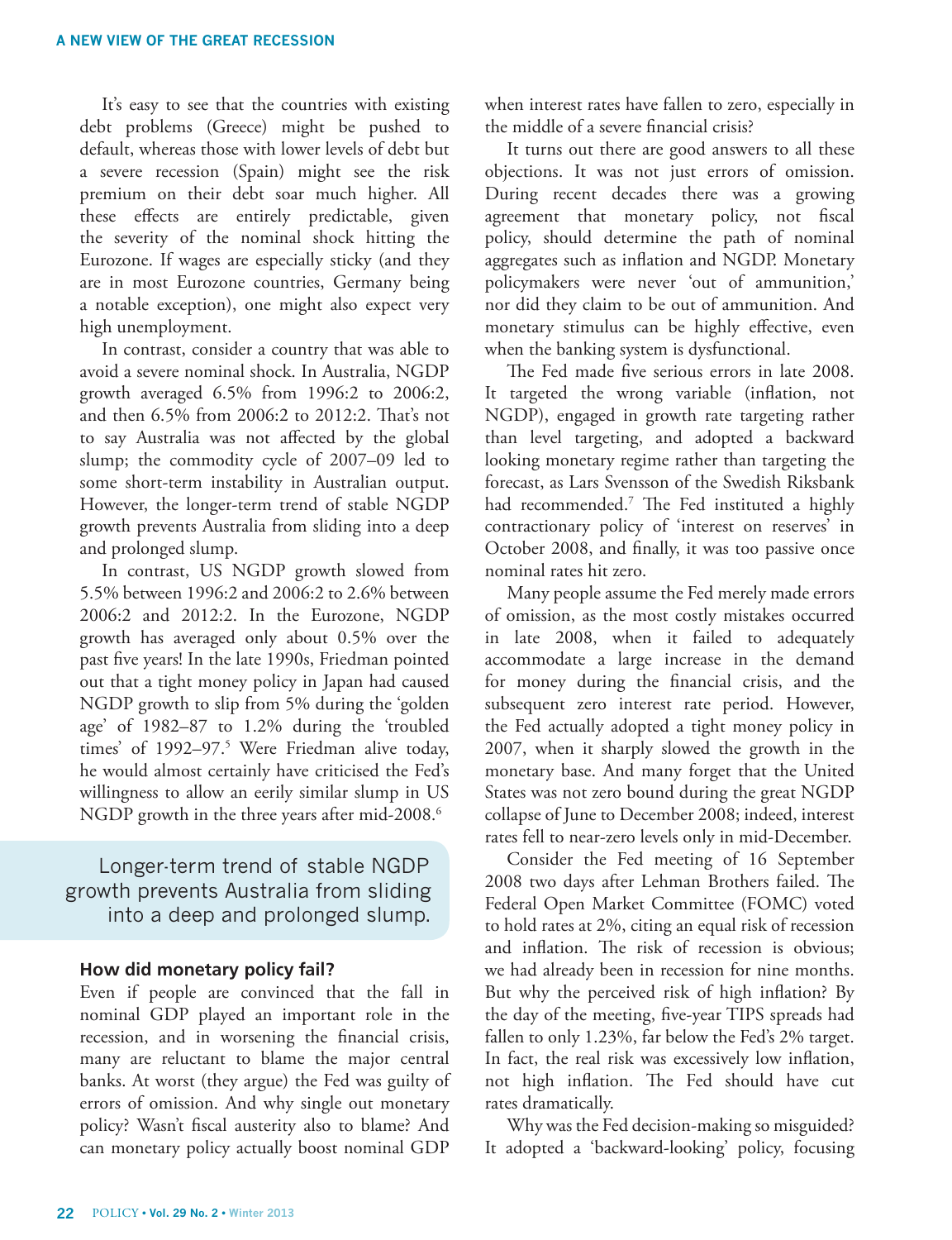on the relatively high inflation of the previous 12 months (mostly due to high oil prices that were already plunging by the time the Fed met). It was like trying to steer a car while looking only in the rear-view mirror. A forward-looking policy would have allowed the Fed to be far more aggressive. In retrospect, even Fed officials understand they erred in late 2008, but they still have not grasped the full scope of their policy failure.

Svensson has argued that central banks should 'target the forecast,' that is, set policy such that the central bank's forecast for the economy is equated with the policy goal.<sup>8</sup> For instance, if a central bank has a 2% inflation target, it should set the official Federal Funds rate and monetary base at a level expected to produce 2% inflation. This is such commonsense that many non-economists are shocked to learn that real world central banks don't behave this way. Instead, they resemble a ship's captain who says while he hopes to reach the port of New York, and has been heading that way, given the current setting of the helm, along with forecasted wind and currents, he expects to end up in Boston. The attitude is perhaps understandable when interest rates are stuck at zero, but the Fed wasn't even targeting the forecast in the second half of 2008, when rates were still above zero.

In mid-December 2008, the Federal Funds target finally reached a level of zero to 0.25%, effectively ruling out further reductions. In theory, this should not have been a problem. There's much academic literature discussing alternative operating procedures; Bernanke himself wrote papers discussing what the BoJ should have been doing, but was failing to do, when rates in Japan hit zero in the late 1990s.<sup>9</sup> But in practice, the Fed became very timid, and failed to aggressively pursue a policy of monetary stimulus.

Instead, Bernanke called for help from the Treasury. Under normal circumstances, that shouldn't have been necessary, as monetary policy is usually more effective in boosting demand than fiscal policy, and doesn't boost the deficit and therefore impose the burden of higher future (distortionary) taxes. It's not clear why the Fed didn't just attempt its own more aggressive stimulus. Bernanke expressed vague worries about unspecified 'risks and costs' of taking such an aggressive stand; yet he was not burdened by similar worries when in the early 2000s he encouraged the BoJ to be more aggressive.<sup>10</sup>

## **Nominal GDP level targeting**

At one time, I believed that the two policy failures discussed above were the most crucial ones. These weaknesses made the policy somewhat 'clumsy,' or slow to adjust to market conditions. But I've since come to conclude that failure to target the level of nominal GDP was the most important.

There are all sorts of practical problems with inflation targeting that make it unsuitable for macroeconomic stabilisation policy. Indeed, most central bankers understand this, which is why they often speak in terms of 'flexible inflation targeting.' If energy prices rise sharply during a recession (as in 2008), it may not be wise to deflate all other prices merely to achieve an arbitrary inflation target.

## Failure to target the level of nominal GDP was the most important.

Part of the problem with inflation targeting can be addressed by switching to the core inflation rate. But many other problems remain. In Europe, the European Central Bank (ECB) has adopted increasingly contractionary monetary policies to offset the impact of increases in consumption tax rates. Thus fiscal austerity triggers monetary austerity. Even worse, the fiscal austerity was enacted to address debt problems caused by the severe recession, which itself was a product of the ECB's ultra-tight monetary policy. The ECB raised interest rates several times in 2011, triggering a double-dip recession from which the Eurozone has yet to emerge.

In the United States, the CPI numbers are distorted by housing, which comprises nearly 40% of the core CPI. Official figures show US housing prices rising about 10% between 2006 and 2012, even as the Case-Shiller house price index showed housing prices plunging by nearly 35%. There is no 'objective' measure of housing costs; any definition is arbitrary. But surely it makes more sense to use a measure that reflects the actual conditions in the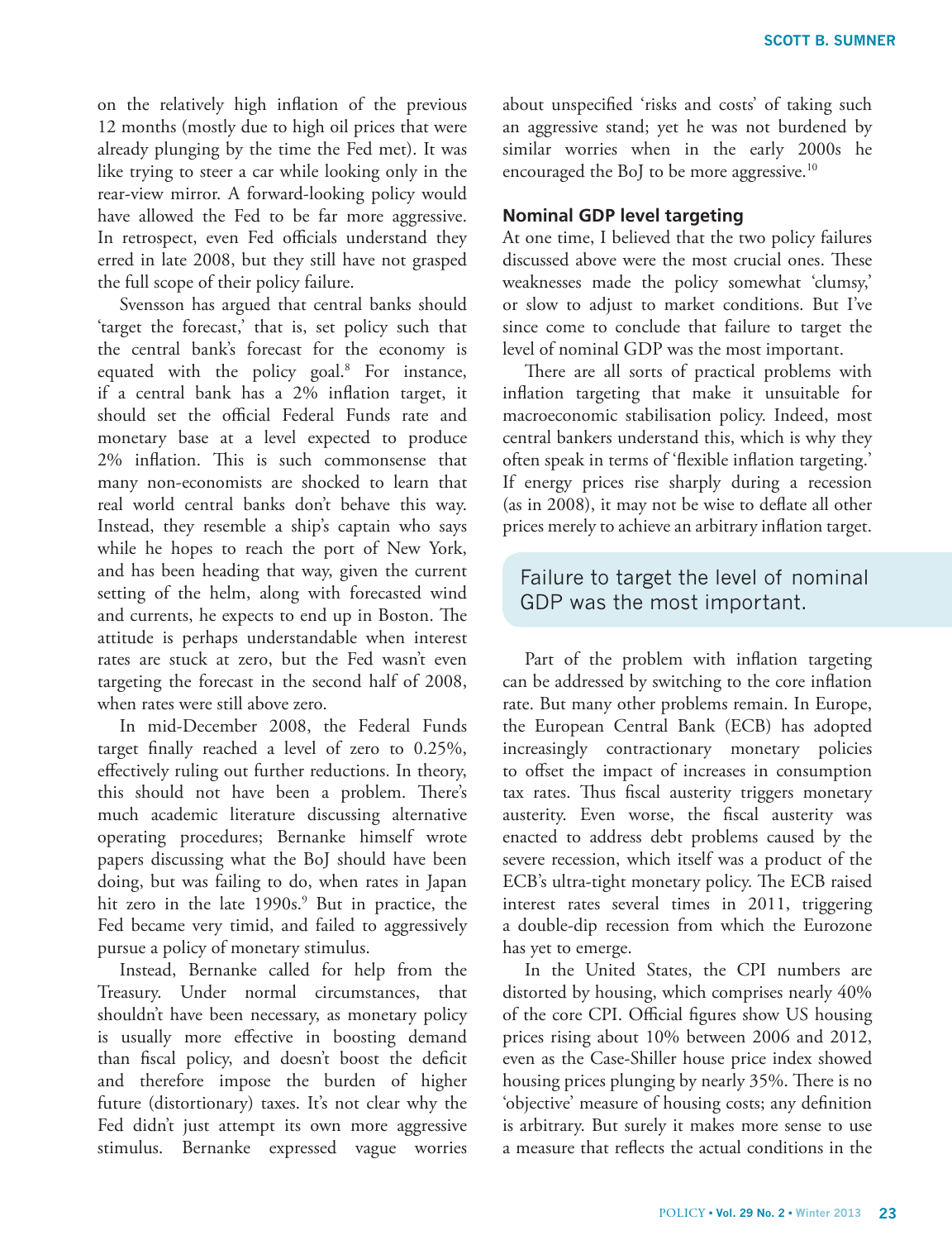housing market, where thousands of workers lost jobs because of the sharp collapse in home prices.

No price index is reliable enough to serve as a guide to monetary policy, as both supply and demand shocks affect the price level. In contrast, periods of high unemployment are strongly associated with declines in NGDP relative to hourly wage rates. Mankiw and Reis (2010) showed that a wage inflation target might prove superior to a price inflation target. However, wage targeting is probably not politically feasible, and it is not easy to construct a truly comprehensive wage index.<sup>11</sup> Nominal GDP targeting is a good compromise policy. In a world of sticky nominal wages, a gradual and steady increase in NGDP will result in low inflation over time, and also moderate fluctuations in hours worked. Supply shocks that require lower real wages can be accommodated much more easily if prices are allowed to rise than if nominal wages must be cut.

NGDP level targeting is a very powerful tool both for limiting central bank discretion and establishing policy credibility. It forces a central bank to do what it says it is trying to do.

NGDP level targeting is a very powerful tool both for limiting central bank discretion and establishing policy credibility. It forces a central bank to do what it says it is trying to do. Consider Japan, which has experienced mild deflation since the mid-1990s. Because the rate of deflation has been quite modest, often below 1%, the BoJ can claim from its rate targeting perspective that it has merely fallen a bit shy of its goal of achieving price stability. The BoJ has been rather vague about what its goal of 'price stability' actually means, but most observers have taken it to mean something close to a target *rate* of zero—or just above zero.<sup>12</sup>

With 'level targeting,' the central bank commits itself to making up for past inflation shortfalls or overshoots. Thus, if the BOJ had been targeting Japan's GDP deflator, which has actually fallen by more than 15% since the mid-1990s, it would have been forced long ago to generate enough inflation to recoup previous shortfalls, so as to have left the deflator not much different now than it was back then. With level targeting, deflation couldn't have gone on for very long, in part because after a short bout of it, expectations of future inflation would have risen enough to reduce real interest rates and boost the price level. Market expectations themselves would have helped stabilise Japan's price level.

Similarly, nominal GDP level targeting (along a 5% trend growth rate) in the United States before 2008 would have helped greatly reduce the severity of the Great Recession. One reason asset prices crashed in late 2008 is market participants (correctly) saw that the Fed had no plan to bring the US economy back to the old nominal GDP trend line. Current asset prices are strongly influenced by future expected asset prices, and hence, future expected nominal growth. As NGDP expectations deteriorated, asset prices crashed, and the balance sheets of highly leveraged banks such as Lehman Brothers deteriorated sharply. This dramatically worsened the financial crisis.

In the fall of 2008, the US government repeatedly tried to fix the crisis by injecting more funds into the financial system. But this merely treated the symptoms, not the cause. It failed to enact credible monetary policies to boost NGDP; as a result, the falling NGDP more than offset any gains from bank bailouts. It was like trying to bail water out of a boat without first plugging the leak.

#### **Concluding remarks**

Despite all the evidence in favour of the monetary theory of the Great Recession, most economists remain resistant to the argument. At the time, it seemed like the housing bust was the decisive shock. But the data suggest otherwise. Roughly 70% of the eventual decline in US housing construction occurred between January 2006 and April 2008, and yet unemployment merely nudged up from 4.7% to 4.9%. Only after NGDP started plunging in late 2008, and job losses spread to nearly all sectors of the economy, did the unemployment rate soar to double digits.